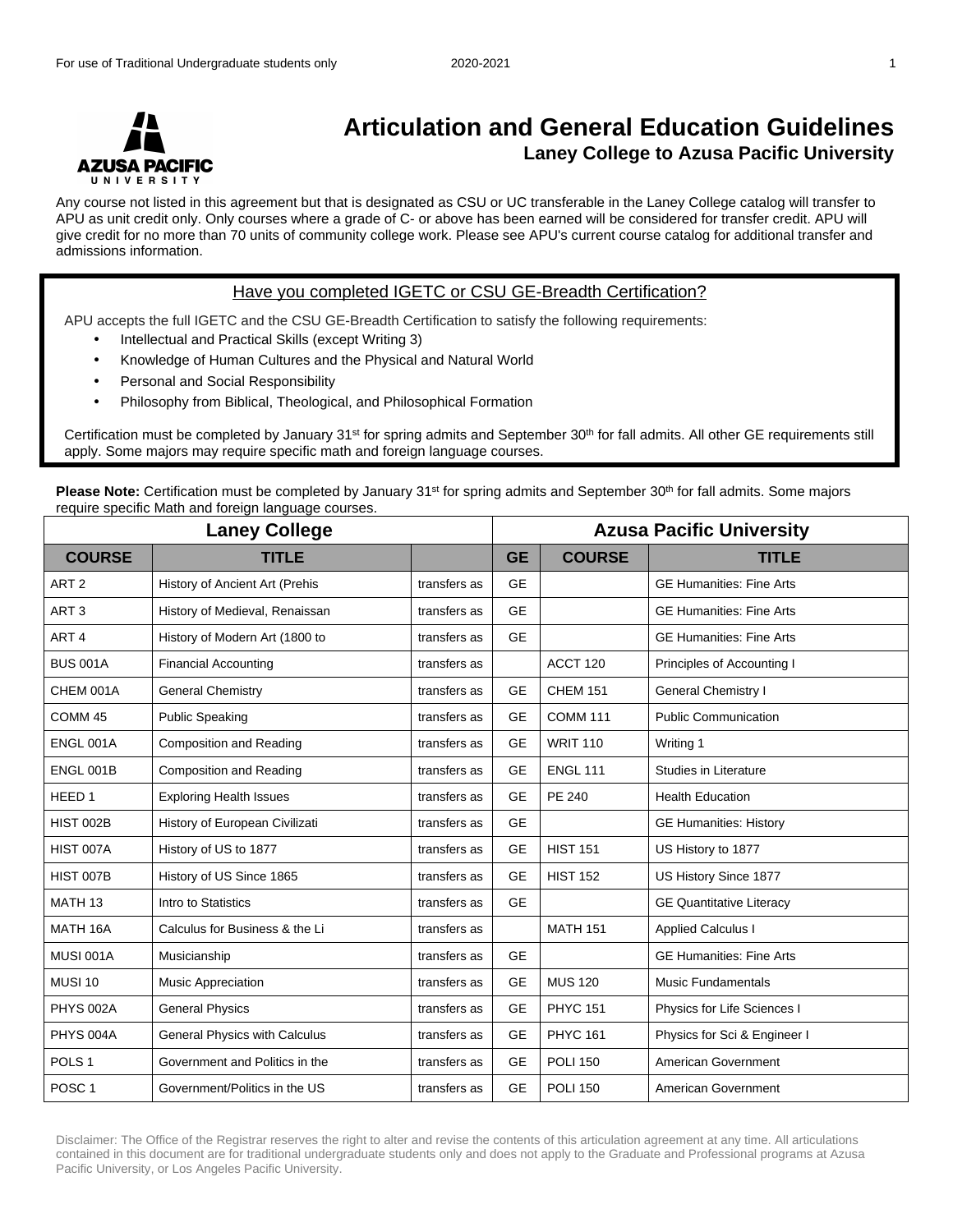| <b>Laney College</b> |                             |              | <b>Azusa Pacific University</b> |                 |                             |
|----------------------|-----------------------------|--------------|---------------------------------|-----------------|-----------------------------|
| <b>COURSE</b>        | TITLE I                     |              | <b>GE</b>                       | <b>COURSE</b>   | TITLE                       |
| <b>PSYC 001A</b>     | Intro to General Psychology | transfers as | GE                              | <b>PSYC 110</b> | <b>General Psychology</b>   |
| PSYC <sub>6</sub>    | Social Psychology           | transfers as | GЕ                              |                 | <b>GE Social Sciences</b>   |
| SOC <sub>1</sub>     | Intro to Sociology          | transfers as | GE                              | SOC 120         | Introduction to Sociology   |
| SPCH 45              | <b>Public Speaking</b>      | transfers as | GE                              | <b>COMM 111</b> | <b>Public Communication</b> |

Disclaimer: The Office of the Registrar reserves the right to alter and revise the contents of this articulation agreement at any time. All articulations contained in this document are for traditional undergraduate students only and does not apply to the Graduate and Professional programs at Azusa Pacific University, or Los Angeles Pacific University.